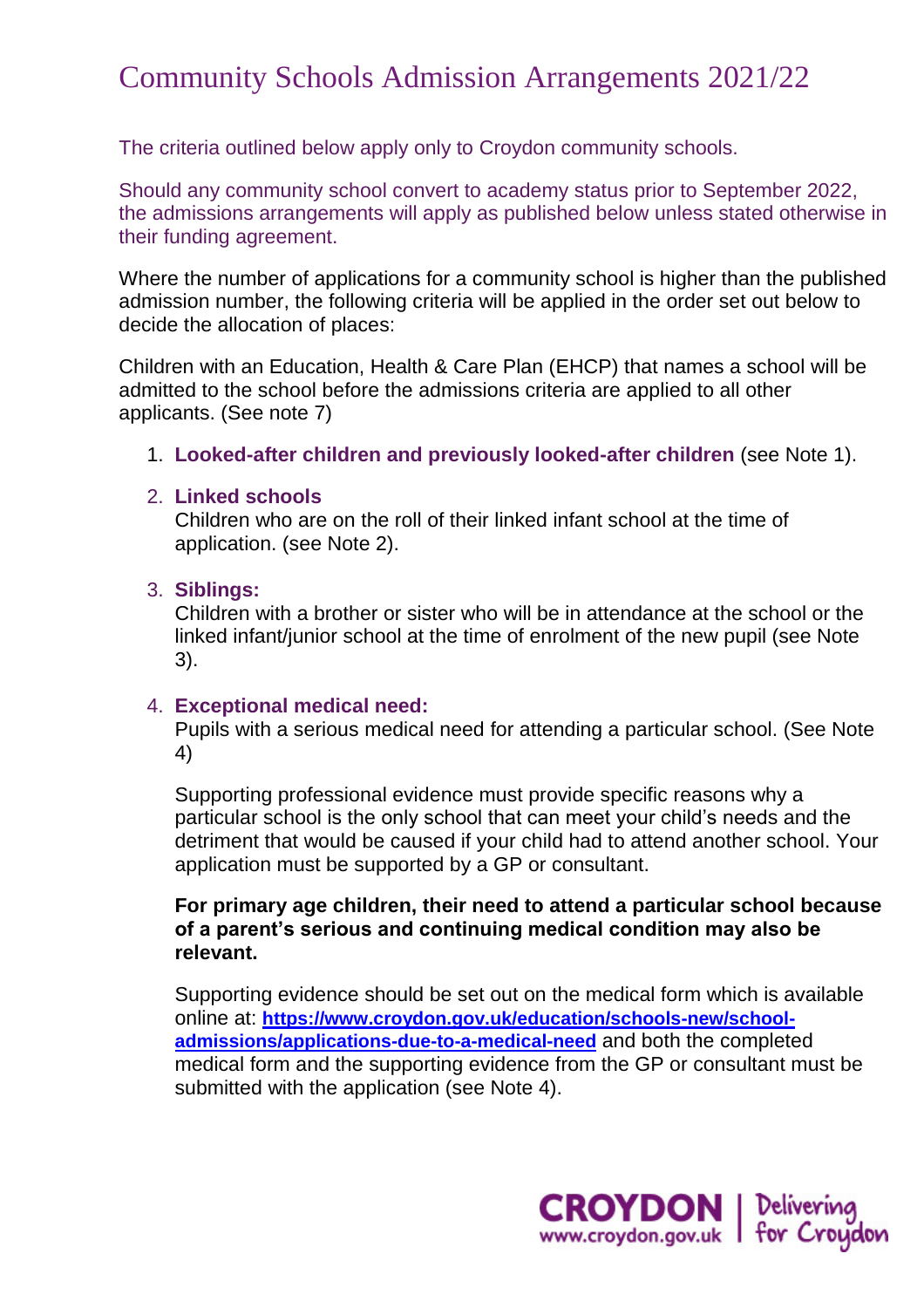By submitting your evidence to the local authority you consent to this information being shared with the local authority's medical advisor.

#### 5. **Distance:**

Priority will be given to pupils living nearest to the school as measured in a straight line (see Notes 5 and 6).

# **Tiebreaker**

In the event that the number of applications for places exceeds the number of places available, after application of the admissions criteria, distance will be used to decide between applications. Where distance is the same for two or more applications the authority will use random allocation.

**Note 1:** Looked-after children are defined as 'children in public care at the date on which the application is made'. Previously looked-after children are children who were looked after, but ceased to be so because they were adopted or became subject to a child arrangements order or special guardianship order, immediately after being looked-after. This includes children who appear to have been in state care outside of England and ceased to be in state care as a result of being adopted.

A child is regarded as having been in state care outside of England if they were in the care of or were accommodated by a public authority, a religious organisation or any other provider of care whose sole or main purpose is to benefit society.

If an application is made under the 'looked-after' criterion, it must be supported by:

- a letter from the relevant local authority children's services department and/or relevant documents or
- evidence which demonstrates that a child was in state care outside of England and left that care as a result of being adopted.

**Note 2:** This criterion does not include siblings on the roll of the infant school's nursery class, if it has one.

A list of all infant and junior schools is provided in the table below. The shaded schools are their own admission authority, therefore, please refer to the individual school's admissions policy.

| <b>Linked Infant School</b>             | <b>Linked Junior School</b>      |
|-----------------------------------------|----------------------------------|
| <b>Beulah Infant</b>                    | <b>Beulah Junior</b>             |
| Elmwood Infant                          | <b>Elmwood Junior</b>            |
| The Minster Nursery and Infant          | The Minster Junior               |
| Park Hill Infant                        | Park Hill Junior                 |
| St Joseph's Catholic Infant and Nursery | St Joseph's Catholic Junior      |
| St Mary's Catholic Infant               | St Mary's RC Junior              |
| Whitehorse Manor Infant and Nursery     | <b>Whitehorse Manor Junior</b>   |
| Winterbourne Infant                     | <b>Winterbourne Junior Girls</b> |
| Winterbourne Infant                     | <b>Winterbourne Junior Boys</b>  |

**CROYDON** | Delivering<br>www.croydon.gov.uk | for Croydon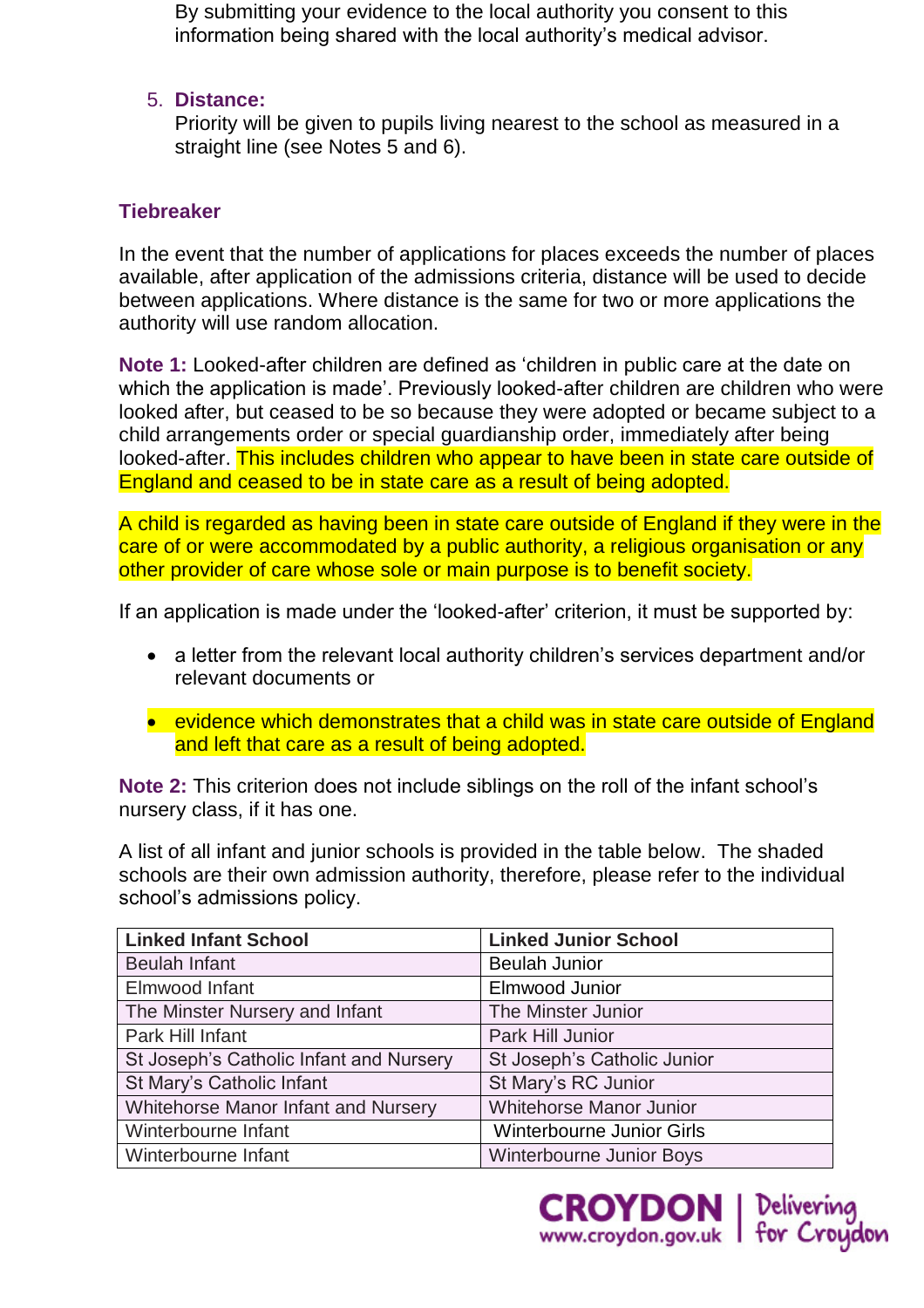**Note 3:** A sibling is defined as a brother or sister, half-brother or sister, step brother or sister, foster-brother or sister or adopted brother or sister whose main residence is the same address as the child for whom the school place application is being made.

Children with siblings allocated a place in the Reception or Year 3 class at a linked junior school to start in September will be eligible for priority under the sibling criterion from 1 August each year when this local authority opens waiting lists for the new academic year.

In the case of in-year admissions, eligibility for sibling priority will apply at the time of an offer.

This criterion does not include siblings on the roll of the school's nursery class, if it has one.

**Note 4**: All schools have experience in dealing with children with a range of medical needs and all schools are required to make reasonable adjustments in order to do this.

In a very few exceptional cases, however, there may be reasons why a child needs to attend a specific school and this could be due to the child's medical need or the medical condition of the parent or the main carer with responsibility for the child. Providing evidence does not guarantee that a child will be given priority at a particular school and in each case a decision will be made based on the merits of the case and whether the evidence demonstrates that a placement should be made at one particular school above any other.

If you feel there are exceptional reasons for your child to be considered for a priority placement at a particular school, you must indicate this in the section provided in your application, and complete the medical form which is available online at: : **[https://www.croydon.gov.uk/education/schools-new/school-admissions/applications](https://www.croydon.gov.uk/education/schools-new/school-admissions/applications-due-to-a-medical-need)[due-to-a-medical-need](https://www.croydon.gov.uk/education/schools-new/school-admissions/applications-due-to-a-medical-need)** setting out the reasons to support your case.

All requests for priority consideration on medical grounds must be supported in writing by a doctor or consultant, and this must make clear which school you are making a special case for, the reason why it is necessary for your child to attend this school in particular, and the difficulties it will cause for your child to attend another school.

It is for you to decide how to support your case and what documents to provide but these must be submitted, together with the completed medical form and supporting statement by the GP/consultant, by the closing date of **15 January 2022**. The admissions team is not responsible for chasing you to submit medical evidence or for contacting professionals for information about your case. Any decision will be based on documents you submit by the closing date.

The local authority, using guidance received from Croydon's admissions panel (this is comprised of professionals from health and education), will decide whether an application for a school is to be prioritised on medical grounds, in light of the medical evidence submitted by the parent for their child to attend this particular school.

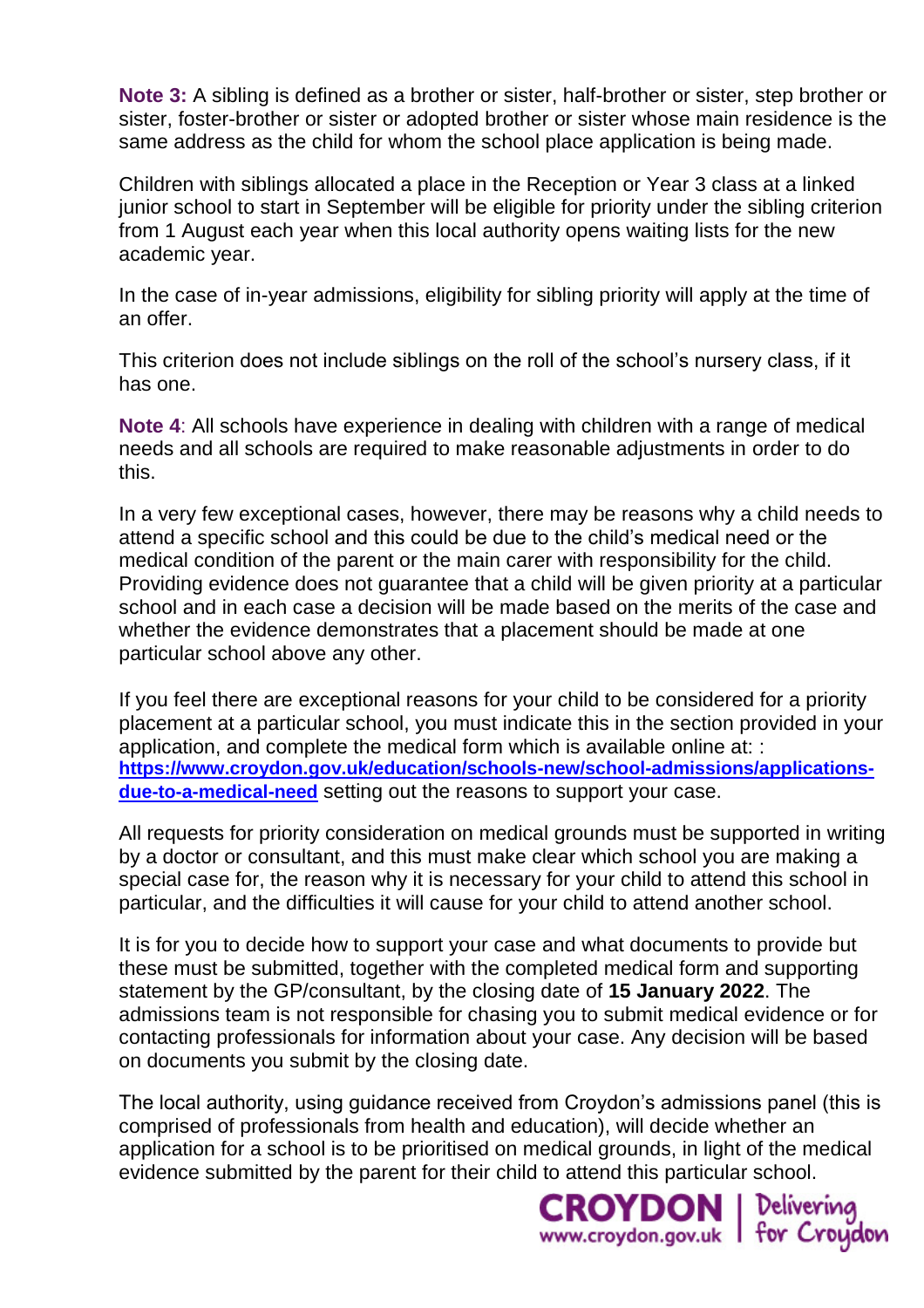Claims for priority of admission on medical grounds submitted after a decision on the original application has been made will only be considered if the documents submitted were not readily available at the time of application or if they relate to a new medical condition. Any submission made after the initial application must be supported by details of how the circumstances have changed since the original application and by further professional evidence.

Applicants who submit supporting information on medical grounds will not be advised whether their application is likely to be successful prior to the offer of places on 16 April 2022. If evidence is received after the closing date of 15 January 2022, it will not be taken into account until after places have been offered on 16 April 2022.

**Note 5:** 'Home' is defined as the address where the child normally resides Monday to Friday as their only or principal residence.

Addresses involving child-minding (professional or relatives) are excluded. There have been occasions when parents/carers have tried to use false addresses to obtain a place at a school. To prevent this happening, Croydon Council undertakes checks using an address verification tool called Datatank. If after these checks have taken place, we cannot be satisfied that the address is the parent and child's normal place of residence, the parent/carer will be asked to provide further proof of their home address. In this instance two forms of address verification will be required: a solicitor's letter confirming completion of contract or a tenancy agreement along with a recent utility bill in the applicant's name.

If the parent/carer is found to have used a false address or deliberately provided misleading information to obtain a school place, the offer will be withdrawn.

Should there be doubts about the address to be used, parents/carers may be asked to provide evidence concerning the child's normal place of residence. This could include a court order stating where the child should live during the course of the week. The local authority would expect that the parent/carer with whom the child is normally resident receives the child benefit for the child. If the residence is split equally between both parents, the home address may be determined to be the address where the child is registered with the doctor.This may be used to determine the normal place of residence for the purpose of measuring the home to school distance.

If parents/carers have more than one property they may be required to provide proof of the normal place of residence for the child.

#### **The processing of applications outside England for admission to school within the normal admissions rounds (excluding Crown servants)**

Applications with an address outside England can only be accepted for processing when this local authority is satisfied that there is **evidence of a link to an address in its area** and that

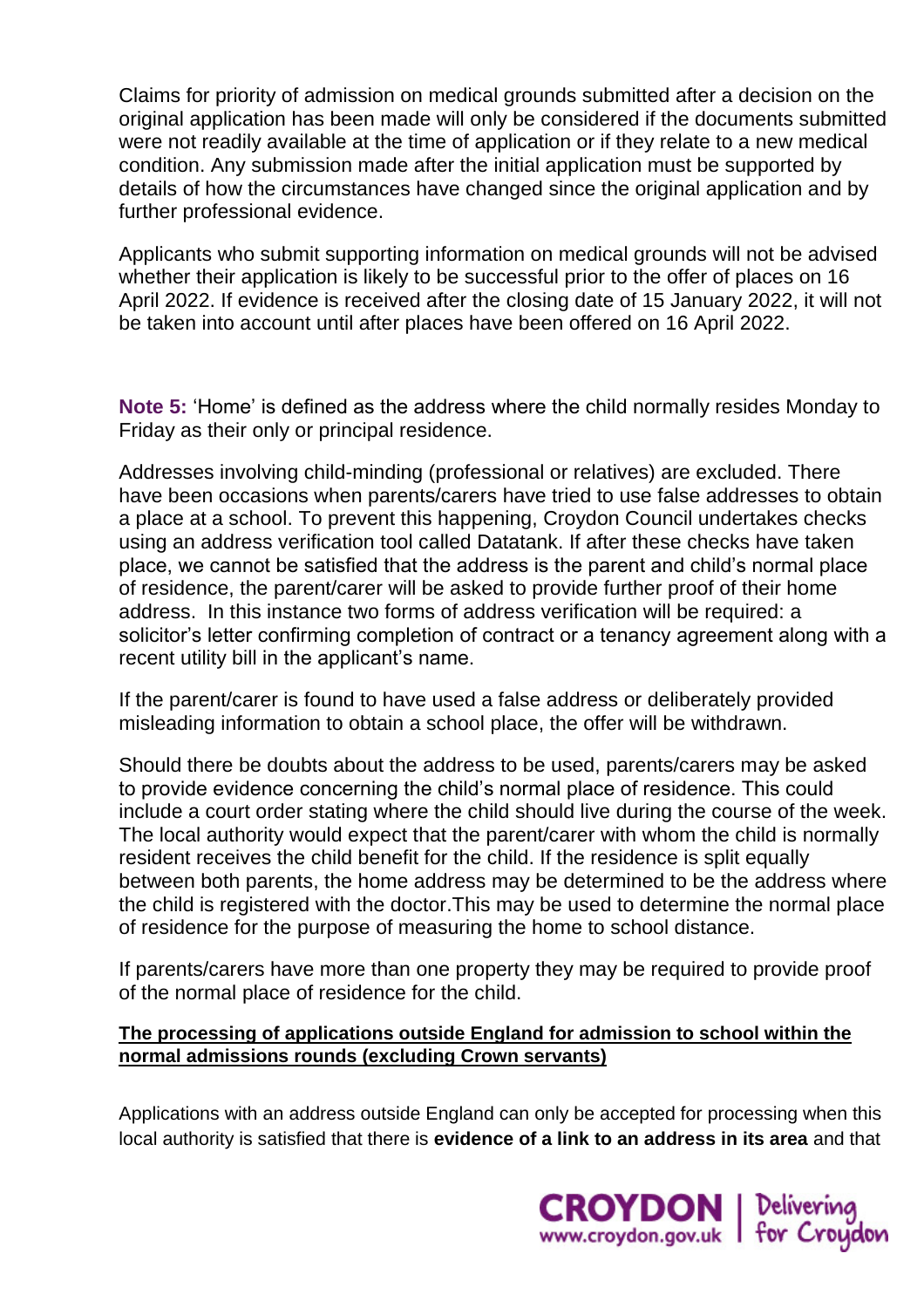**the child will be resident at that address on or before the date of admission (**i.e.start of September). Such evidence must include:

- Booked travel tickets and
- End of lease/notice to tenants in Croydon property or
- Start of employment contract in the Croydon area or
- End of employment contract abroad

The address outside England will apply until such time as there is evidence of a child's return to the linked address. In the event that a family does not return to the linked address provided by the start of September, this local authority will withdraw the application submitted and any offer made.

**Note 6:** The distance will be measured in a straight line from the child's home address to the designated entrance(s) of the school using a computerised measuring system (GIS) and geographical reference points as provided by the National Land and Property Gazetteer (NLPG). Those living closer to the school will receive higher priority.

If a child lives in a shared property such as flats, the geographical references will determine the start point within the property boundaries to be used for distance calculation purposes.

Distance measurements can be obtained using various internet sources however these do not replicate the system used by Croydon Council. Additionally, the distance measurement which can be obtained from the Croydon website using the 'Find It' link on the home page will not always be identical to that of the measurement obtained using the Croydon school admissions measuring tool (known as GIS) as the 'Find It' link is set up to measure to a range of council facilities and is not set up to measure for school admission purposes. It also does not give measurements to three decimal points.

## **Note 7: Education, Health and Care Plan**

An Education, Health and Care plan (EHCP) is an integrated support plan for children and young people with complex special needs and disabilities. The plan gives a detailed description of the range of difficulties a child is facing and the level and type of provision required to help the child make progress and achieve positive outcomes.

## **Child minding arrangements:**

Child-minding cannot be taken into account when allocating places at oversubscribed community schools.

## **Children attending a nursery class attached to an infant or primary school**

Parents of children attending the nursery class at an infant or primary school must apply for a reception class place in the usual way. These children are not guaranteed a reception place at the school where they are attending the nursery class.

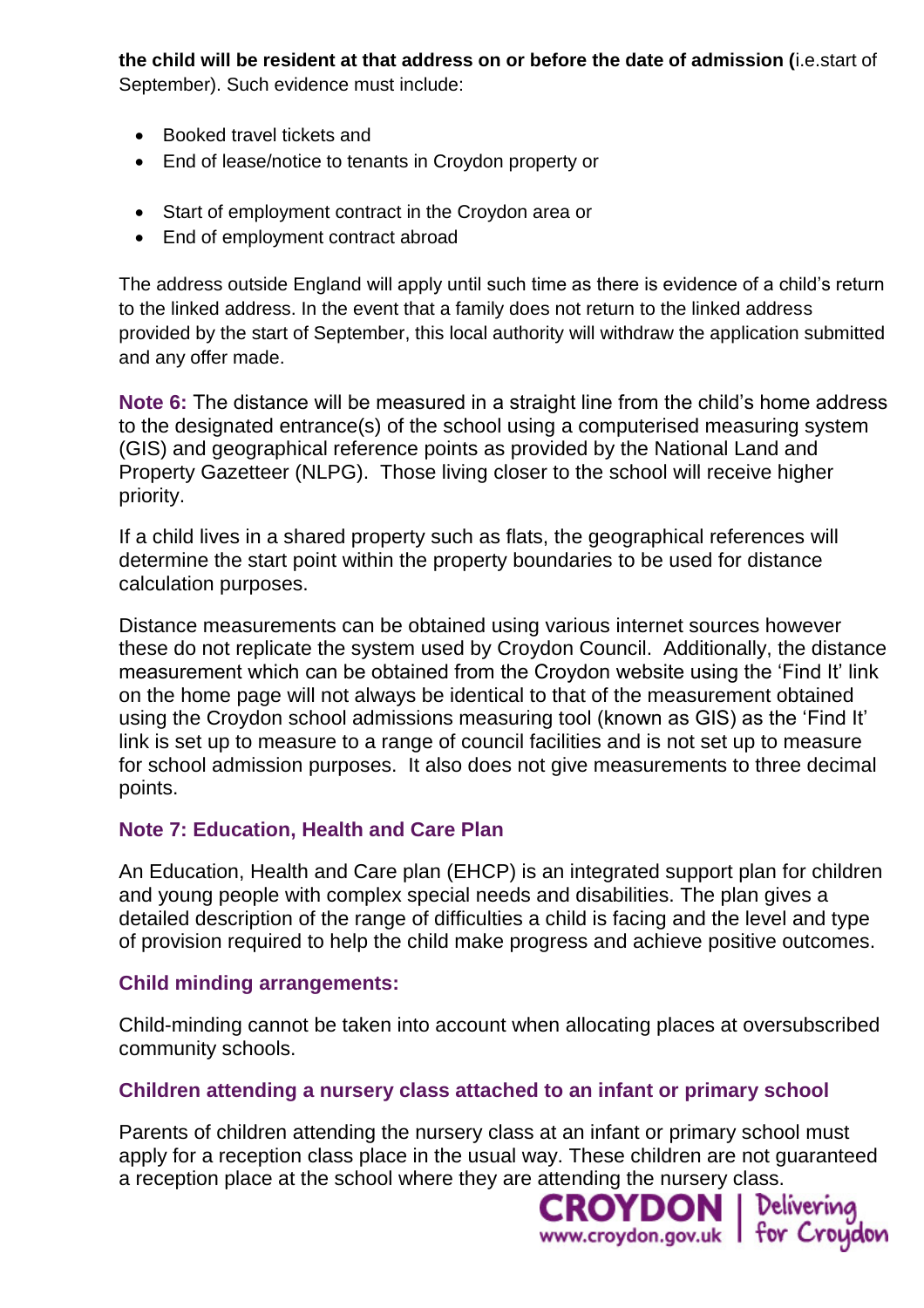All applications are considered strictly in accordance with a school's admission criteria. Unless otherwise stated, children on the roll of a school's nursery class are not given priority admission into a reception class.

## **Twins/triplets or other multiple births for admission into an infant class**

If you are applying for twins, or children from a multiple birth, and there is only one place available at the school, legislation allows us to admit them all i.e. all siblings from a multiple birth.

## **Waiting lists**

If you are offered a place at a school through the in-year admissions process and you have also expressed a higher preference for another school or other schools, you will not be placed on the waiting list for your higher preference school/schools. You may request for your child to be added to the waiting list by completing the 'waiting list request' form available on the website.

In-year waiting lists are maintained for one academic year and applicants who have been unsuccessful for their preferred school(s) and who wish to remain on the waiting list are required to re-apply the following academic year.

Waiting lists for community schools for applicants who applied as part of the main admissions rounds are held for the first term of the reception year and thereafter, applicants are required to complete the local authority's in-year common application form (ICAF) if they wish to remain on the waiting list.

## **Admission of children below compulsory school age deferred entry to school**

Parents can defer the date their child is admitted to the school year but not beyond the point at which they reach compulsory school age and not beyond the beginning of the final term of the school year for which the application was made. Parents can also take up a part-time place until later in the school year but not beyond the point at which they reach compulsory school age.

A child reaches compulsory school age the term after their fifth birthday. Therefore, if you are offered a reception class place at a school, you can opt to defer your child's start date, but they MUST start full time school following their fifth birthday by the dates given below:

- Children born on or between 1 September and the end of December must start full time school by the beginning of the spring term in January
- Children born from 1 January to the end of March must start full time school on 1 April
- Children born from 1 April to the end of August must start school at the beginning of the autumn term in September.

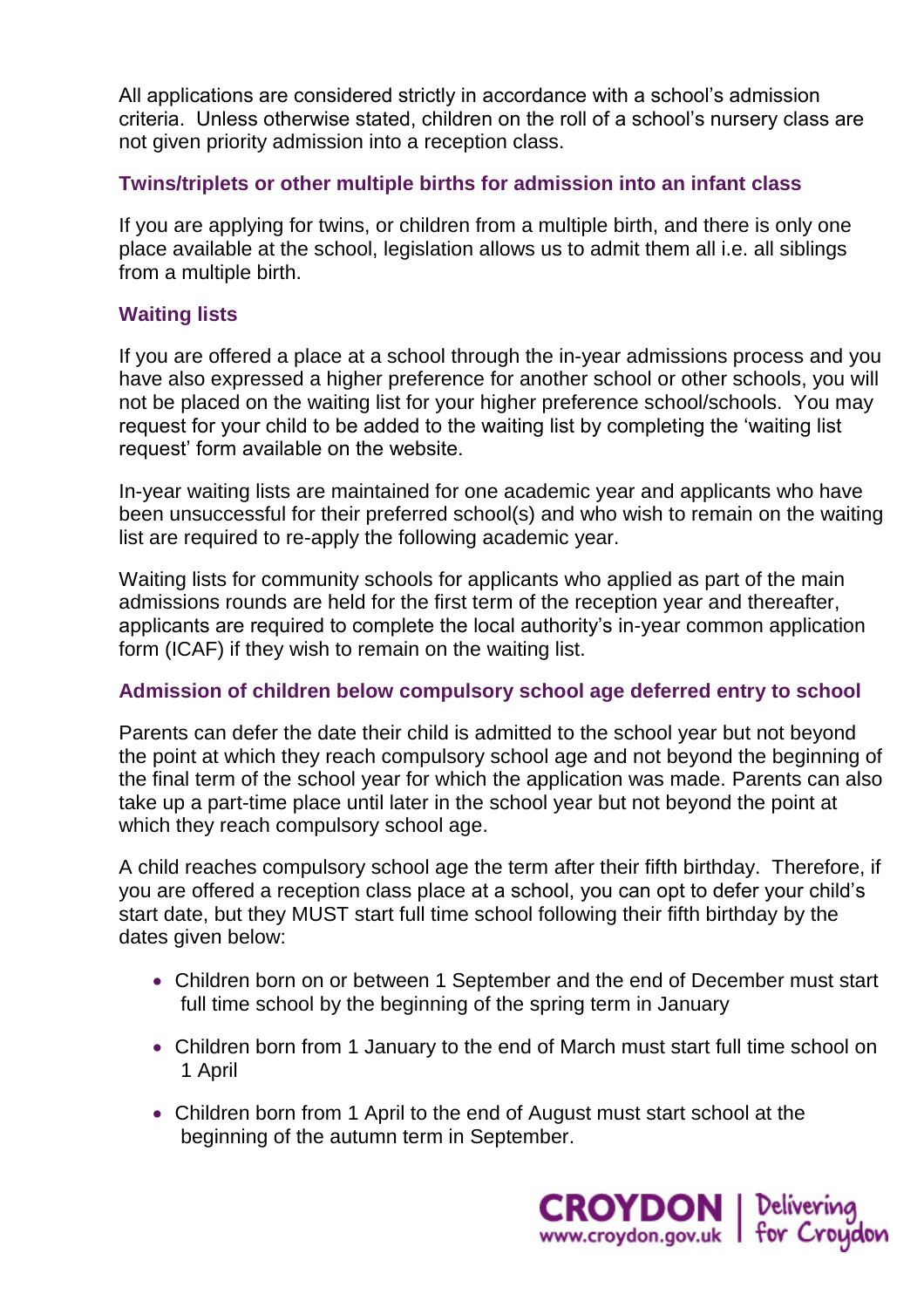The local authority's expectation is that a child born between 1 April and 31 August should start the reception class at the beginning of the summer term at the latest. However, parents may choose that their child does not start school until the September (beginning of the autumn term) following their fifth birthday. Parents must note the place cannot be held open beyond the summer term, this will mean that as their child will be a year one pupil when they join, parents will need to apply for a year one school place, using the in-year application form.

#### **Admission of children outside their normal age group**

Parents may request that their child is exceptionally admitted outside their normal age group. The admission authority will decide whether or not the individual child's circumstances make this appropriate on educational grounds.

*It is the expectation of Croydon Council that a child is educated alongside his/her age equivalent peers, in almost all cases. We would strongly advise that all children enter into their normal year group. The responsibility for addressing individual educational needs lies with the school through an appropriately differentiated and enriched curriculum.*

Parents must submit their request for their child to be educated outside their normal year group by completing the local authority online form at: **[https://www.croydon.gov.uk/education/schools-new/school-admissions/admission](https://www.croydon.gov.uk/education/schools-new/school-admissions/admission-outside-of-normal-year-group/admission-outside-normal-year-group-request)[outside-of-normal-year-group/admission-outside-normal-year-group-request](https://www.croydon.gov.uk/education/schools-new/school-admissions/admission-outside-of-normal-year-group/admission-outside-normal-year-group-request)**

Parents should include evidence from a relevant professional detailing their child's needs and circumstances which make education outside the normal age group necessary. This could include:

- $\triangleright$  Evidence from a health or social care professional who is involved in the care or treatment of the child e.g. speech and language therapist, social worker, paediatrician.
- $\triangleright$  The view of any nursery or other early years setting the child attends and any records of the child's development.
- $\triangleright$  The progress the child has made in an early years setting, including the rate of progress.
- $\triangleright$  Whether the child's premature birth has caused health problems or developmental delays that mean the child would benefit from a delayed school start.

Decisions are made on the basis of the circumstances of each case and in the best interest of the child. This will require the admission authority to take account of the child's individual needs and abilities and to consider whether these can best be met in reception or year one. It will also involve taking account of the potential impact on the child of being admitted to year one without first having completed the reception year. The admission authority will consider:

 $\triangleright$  Parents' views.